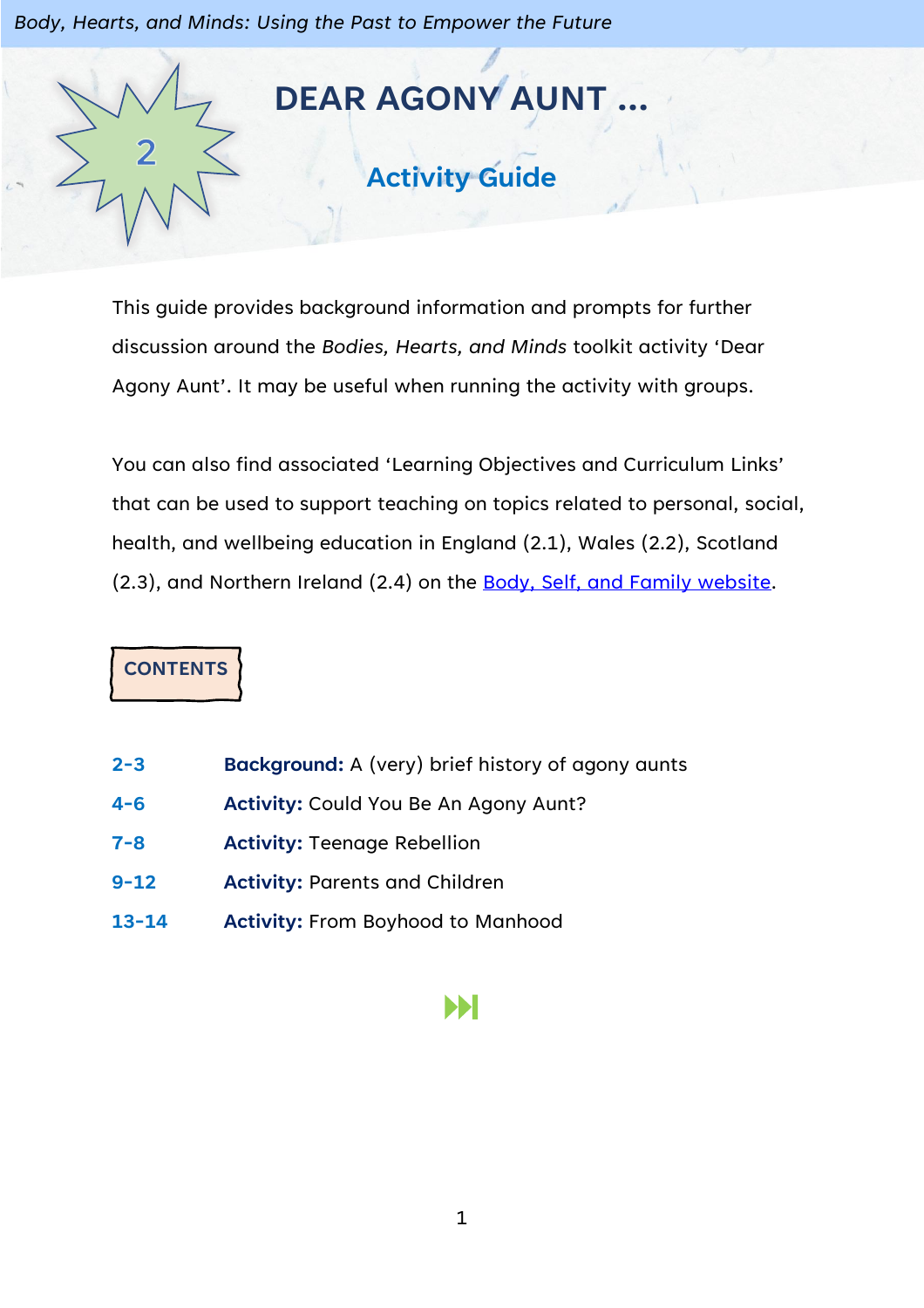# **A (VERY) BRIEF HISTORY OF AGONY AUNTS**

Look up 'agony aunt' in the dictionary, and you will find that it is 'a person usually a woman, who gives advice to people with personal problems, especially in a regular magazine or newspaper article'. In fact, when agony columns first appeared in the 1690s, men wrote them – though it was not long before women took over. Advice columns have persisted from the eighteenth century right until now. The format of a wise figure answering readers' questions has not changed much, but almost everything else about agony aunts has transformed.

In the mid-twentieth century, the problem page was often the most popular feature in women's magazines. These magazines, read by millions, pictured agony aunts as older women. In reality, many were young journalists writing under assumed names. They were depicted as older because it was believed that with age came wisdom and authority. Agony aunts were not there to comfort readers, but to give moral guidance – to help readers do 'the right thing'. Often, they were quite stern with readers in distress. There were many rules about what agony aunts could and could not say on the page. Magazines censored certain words (like 'bottom'), and some topics could not be discussed at all.

This all changed in the 1970s. Traditional moral codes appeared less certain. Sex and relationships could be discussed more openly. Magazines for adult women tried to reflect these changes. Agony aunts now wrote under their real names. Many were younger, and shared their own unconventional lives with readers. Some agony aunts became celebrities in their own right. Agony aunts like Marje Proops and Claire Rayner

2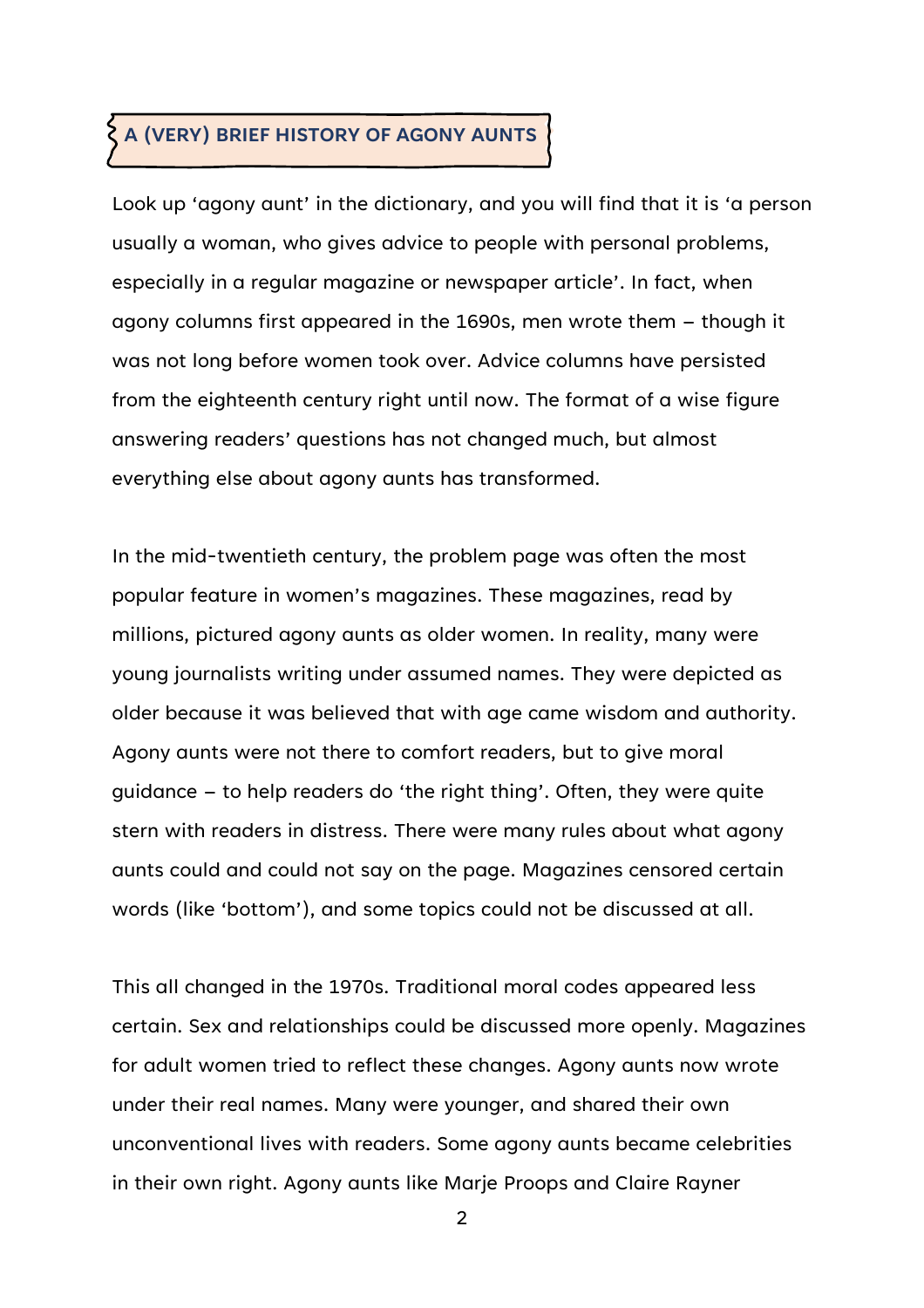campaigned on issues like contraception, gay rights, and sex education. They not only comforted individuals in their columns, but helped to change attitudes in wider society.

In 1970s teen magazines like *Jackie*, agony aunts were more like friends or older sisters – they could guide readers because they were also young and understood teenage problems at first-hand. Teen magazines still did not discuss sex openly at this time. This did not change until the 1980s, when magazines like *Just Seventeen* strongly pushed messages around safe sex, consent, and LGBTQ+ rights. Before the internet existed, magazine problem pages were an important way for teenagers to get accurate information on topics that parents and teachers might not discuss with them.

Ы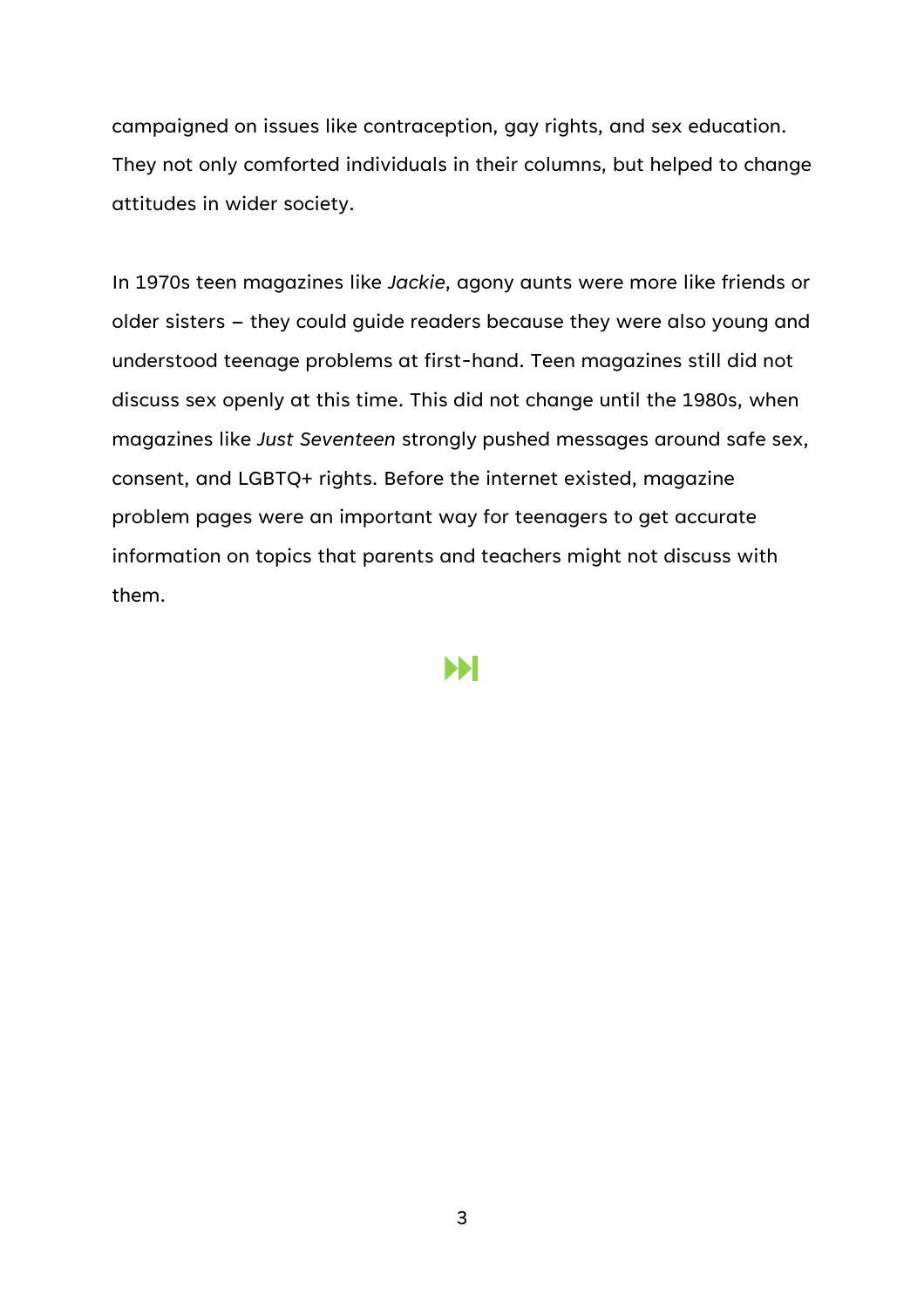#### **ACTIVITY: COULD YOU BE AN AGONY AUNT?**

#### **Task 1**

The activity asks participants to undertake a simple exercise matching questions and answers from teen magazine *Jackie*. The letters deal with issues that many young people still face now.

This familiarises participants with the agony aunt format. It encourages them to think about changing attitudes to body image, same-sex attraction, and friendship. This sets the scene for the more complex activities that follow.

**Group leaders:** Be sensitive to the fact that these are 'live' problems for some participants. Allow participants time to reflect on the problems.

#### **Task 2**

The activity asks participants to consider what advice they would give friends experiencing similar problems.

This encourages participants to step outside their own lives, to empathise with the experiences of others, and to consider what makes good advice and how to communicate that advice.

**Group leaders:** Ask questions like, 'Do you think the 1970s agony aunt provided helpful advice? Why?', 'How do you think that advice would make someone feel?', 'How would you like to be treated in a similar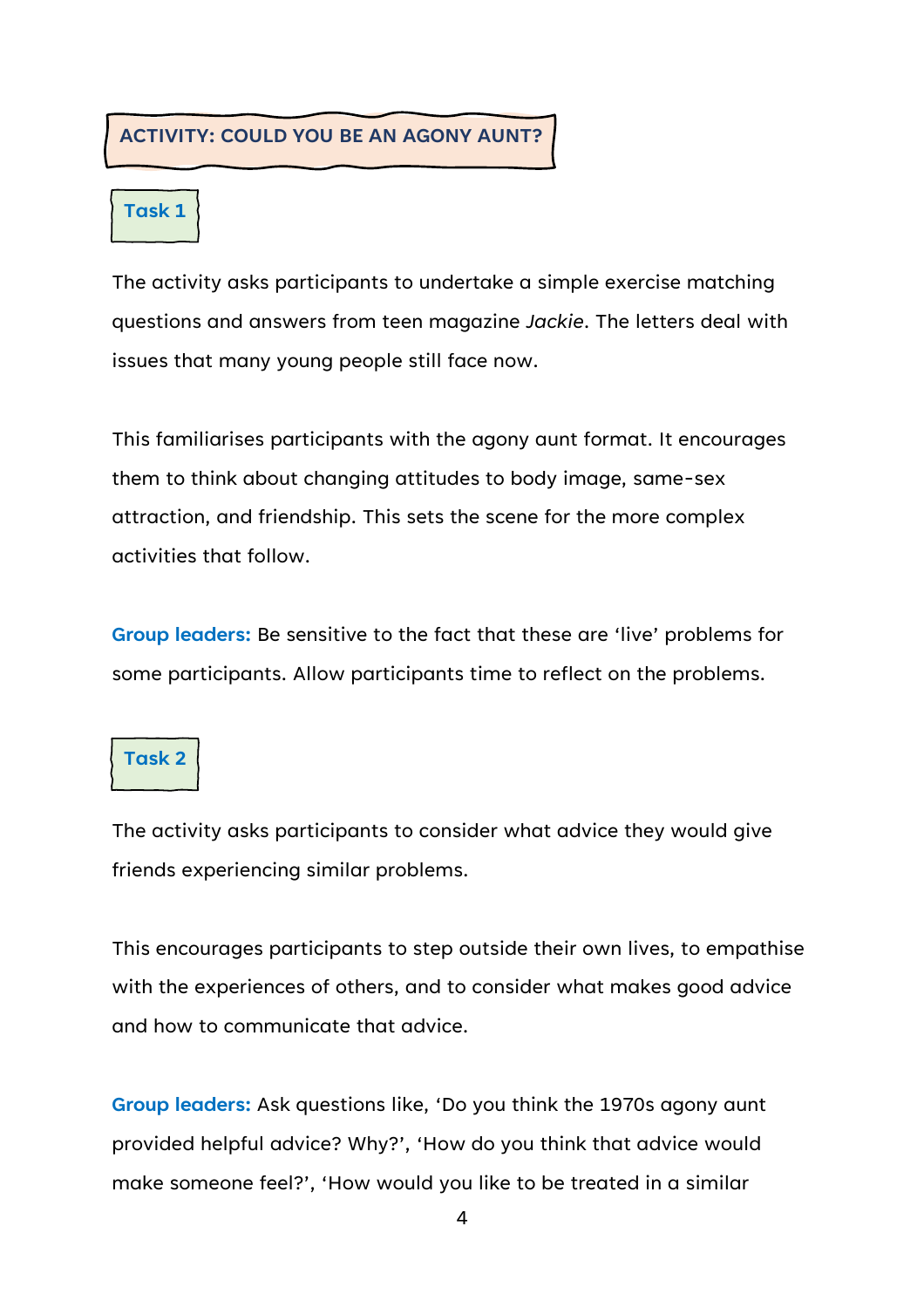situation?', and 'Are there any practical steps this person could take to help them?'

You might encourage participants to consider how and where the advice reflects common attitudes in the 1970s, and how that advice might differ today.

For example, does providing diet advice help the letter-writer to have more confidence in their own opinions, rather than worrying about what their friends might think? Or could the agony aunt help teenagers exploring their sexual identity to work out how to respond to homophobic attitudes?

This approach can help participants to think about friendship, peer pressure, and bullying in more depth.

### **Task 3**

The activity is a series of questions reflecting on differences between teenage life in the 1970s and now, what makes good advice, and where adolescents seek information now.

This encourages awareness of similarities and differences over time, including how feelings about body image, sexuality, and friendships remain powerful. By considering changes over time, participants gain new perspectives on current attitudes. Thinking about sources of available information prompts them to consider where to seek help if it is needed.

5